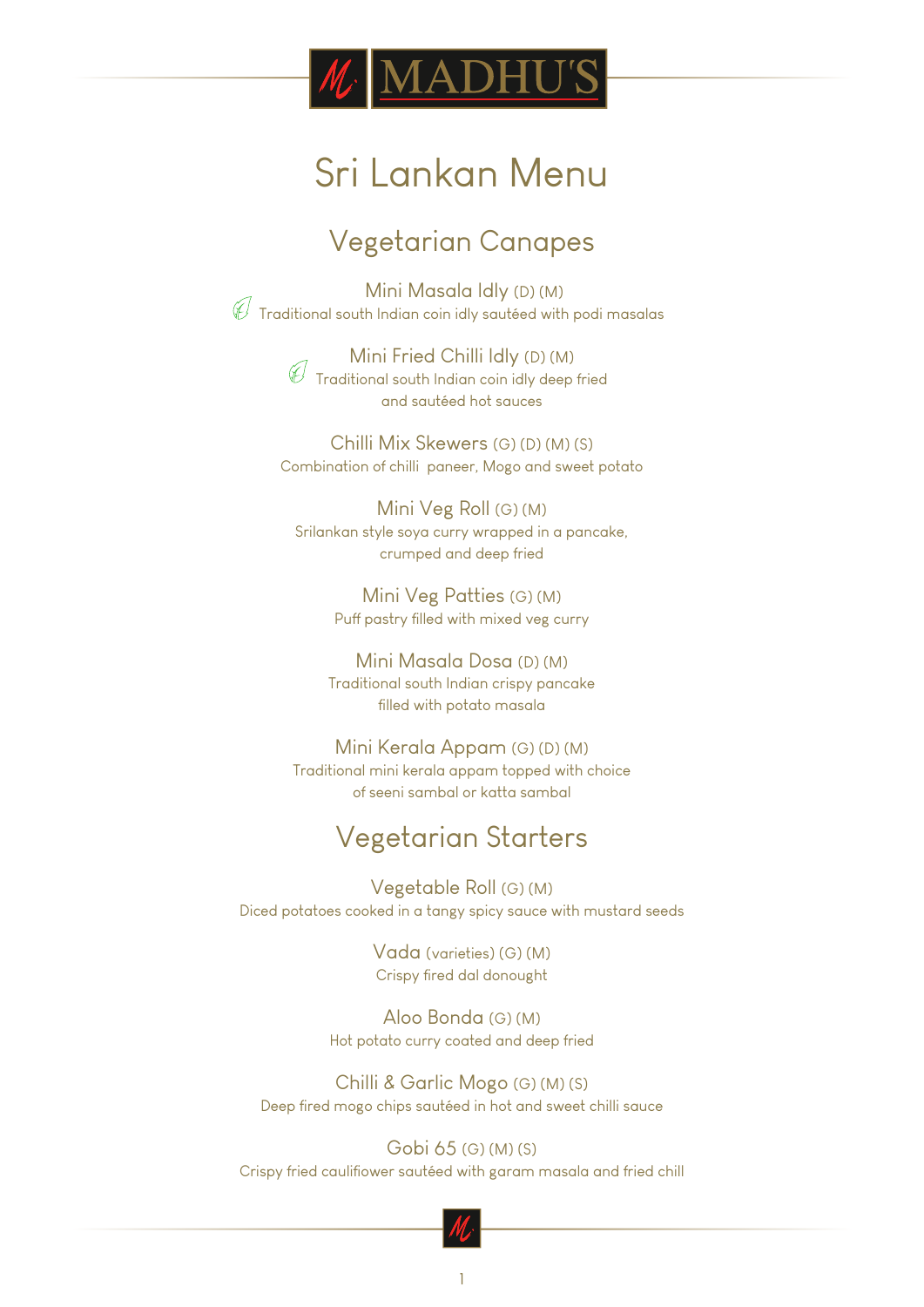

## Vegetarian Main Courses

Ceylon Dahl (G) (M)

Paneer and Tomato Kulambu (D) (M) Combination of paneer and baby potato cooked with roasted masala and minced tomato

Long Beans Curry (Pithamkya Piratal Curry) (M)

Karuna Kilanku Piratal Curry (M)

Avial  $(G)(D)(M)$ Traditional kerala style mix veg curry cooked with yogurt

Potato Thal Dhala (G) (D) (M) Shallow fried potato sautéed with mustard fried chilli and curry leave

Mogo and Pumpkin Piratal Curry (G) (M) Combination of mogo and pumpkin cooked with roasted masala, fried coconut and tomato paste

## Vegetarian Curries

Brinjal Jaffna (M) Deep fried brinjal cooked in northern Sri Lankan style

Brinjal Mojo (D) (M) Deep fried brinjal cooked in southern Sri Lankan style

Brinjal White Curry (M) Brinjal cooked with coconut milk and fresh cream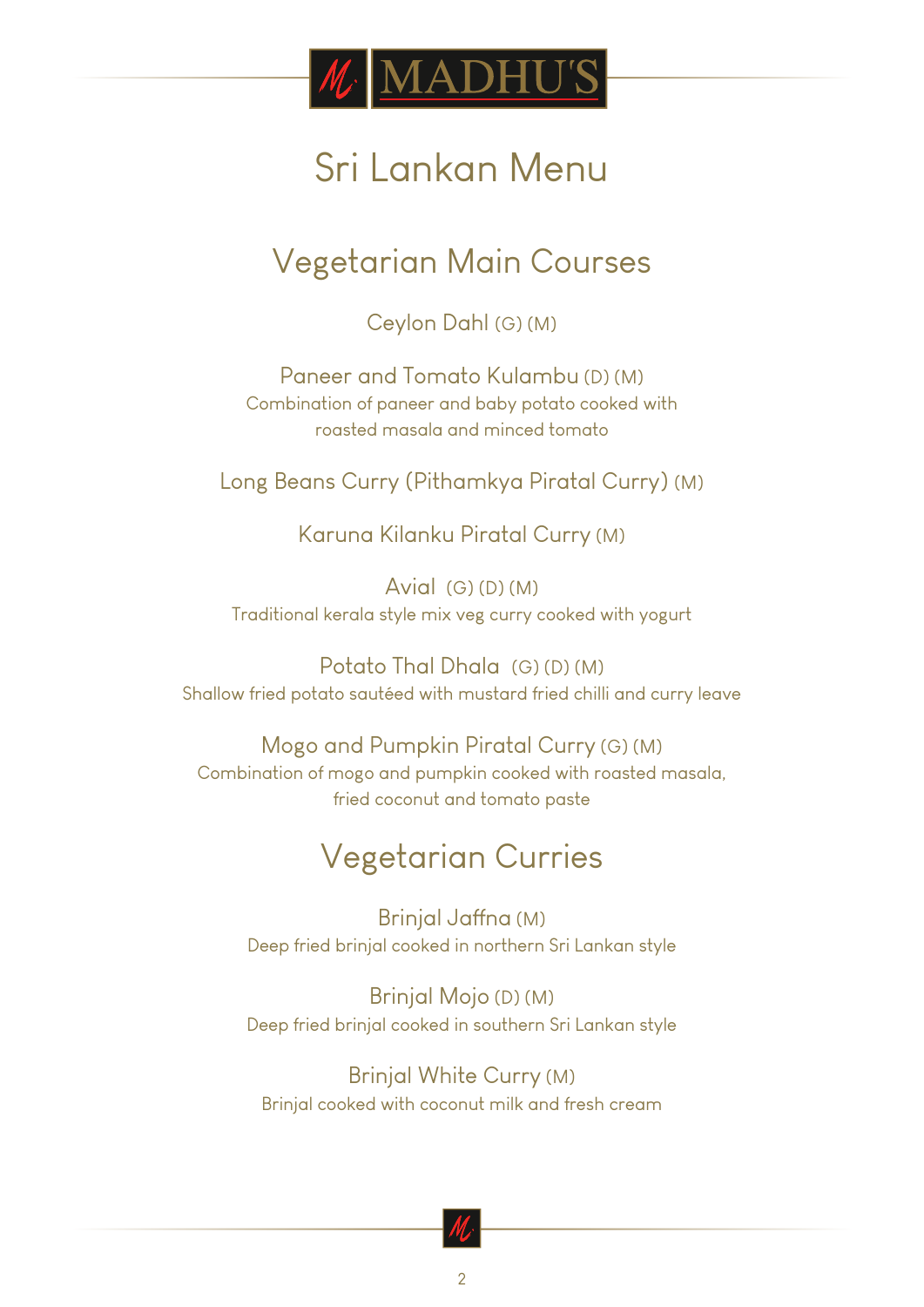

## Non-Vegetarian Canapes

### Fish & Seafood

Chilli Prawn (C) (M) (S) \* large black tiger prawn marinated in traditional srilankan spices and cooked in oriental style

 Mojo Prawn (C) (M) (S) \* Spicy grilled prawn sautéed with brinjal chutney and served in crispy mini platter

Stuffed Squid with Prawn and Anchovy \* (F) (C) (G) (M) (S) lightly grilled baby squid filled with crushed prawn and anchovy

## **Poultry**

#### Chicken 65 (G) (M) Boneless chicken dices marinated in a traditional kerala masala, deep fried and sauteed with fired onion, red chilli and curry leave

#### Golden Fried Crispy Chicken (G) (E) (M) (S)

Combination of medium spice chicken and onion skewered, crumped and deep fried, served with katsu sauce

### Meat

#### Mini Mutton Roll (G) (E) (M)

Traditionally cooked mutton and potato thick curry mix wrapped in a pancake crumbed and deep fried

 Mini Mutton Roti (G) (E) (M) Traditionally cooked mutton and potato thick curry mix wrapped in a veechu roti and grilled

#### Fried Mutton Kothu Wrap (G) (E) (M)

Mixture of crispy fried mutton, egg and caramelised onion wrapped in a mini veechu roti

3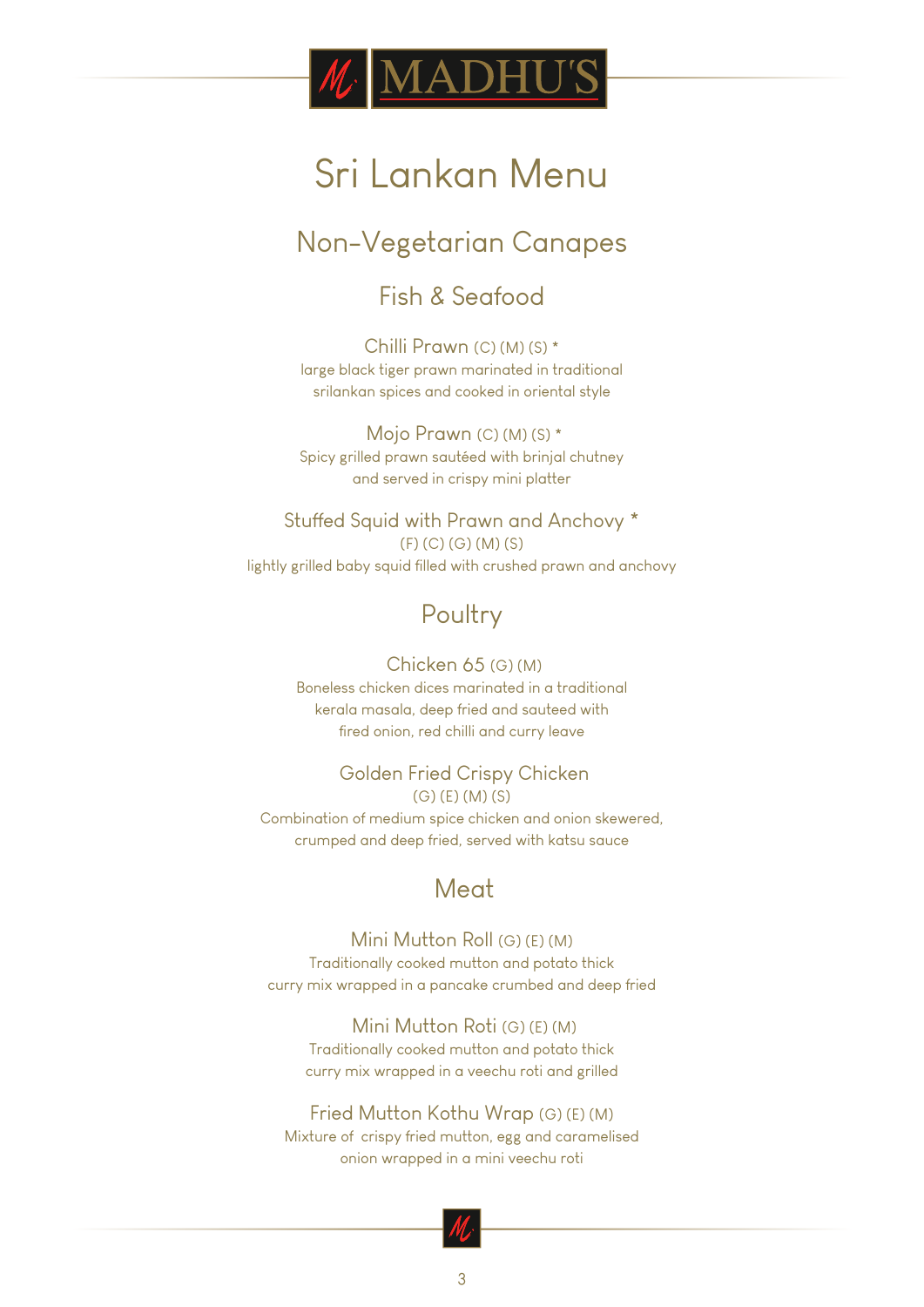

Non-Vegetarian Starters

Fish & Seafood

Devil Fish, Prawn & Squid (F) (C) (M) (S) FIsh, Prawn & Squid marinated and cooked with hot sauce with bell pepper

Hot Butter Cuttlefish (F) (G) (M) Battered cuttlefish sautéed in hot butter with ginger, garlic and curry leave

Nethili Prawn Combo (F) (C) (G) (M) (S) \* Nethili and prawn companied together, crumbed and deep fried

Chilli King Fish Fry (F) (G) (M) Indian ocean caught kings fish carefully marinated and a traditional kerala masala, deep-fried and served with mini pita fried chips, onion and curry leave

### Meat

Devil Mutton (M) (S) Mutton marinated and cooked with hot sauce with bell pepper

Mutton Roll (G) (E) (M) Traditional mutton curry wrapped in a pancake, crumped and deep fried

## Poultry

Devil Chicken (M) (S) Chicken marinated and cooked with hot sauce with bell pepper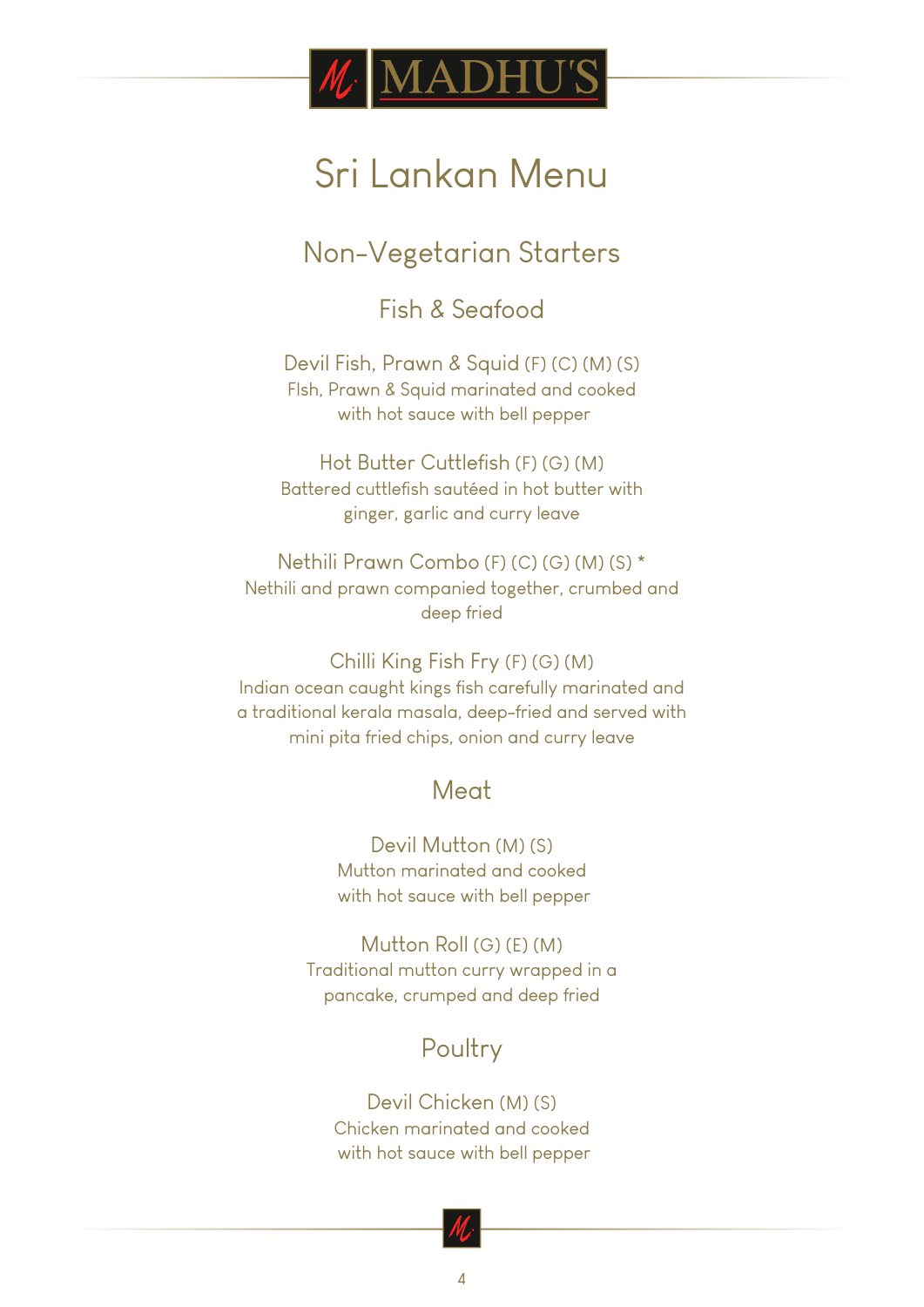

## Non-Vegetarian Main Courses

### Fish & Seafood

Prawn Masala (C) (M) \* Large black tiger prawn cooked in traditional kerala masala with kodumpuli

Fish Masala (F) (M) Skin off king fish cooked in traditional kerala masala with kodumpuli

Fish Moley (F) (D) (M) Skin off king fish slow cooked in traditional kerala white masala, cream coconut and green chilli

 Fish Ambulthyal (F) (M) Tuna fish cooked with tamarind and black pepper

Seafood Kothu Roti (F) (C) (G) (D) (E) Copped malabar paratha mixed with seafood with crumbled egg

### **Poultry**

 Chicken Chetinadu (M) Chunky pieces of baby chicken marinated in a south Indian masala and cooked with coconut milk and roasted masala

Baby Chicken Roast (M) Chunky pieces of baby chicken marinated and cooked in thick masala sauce

Chicken Kothu Roti (G) (D) (E) Copped malabar paratha mixed with chicken with crumbled egg

### **Meat**

Ceylon Mutton Curry Mutton marinated and cooked with authentic Sri Lankan masala

Kothu Roti (G) (D) (E) Copped malabar paratha mixed with meat with crumbled egg